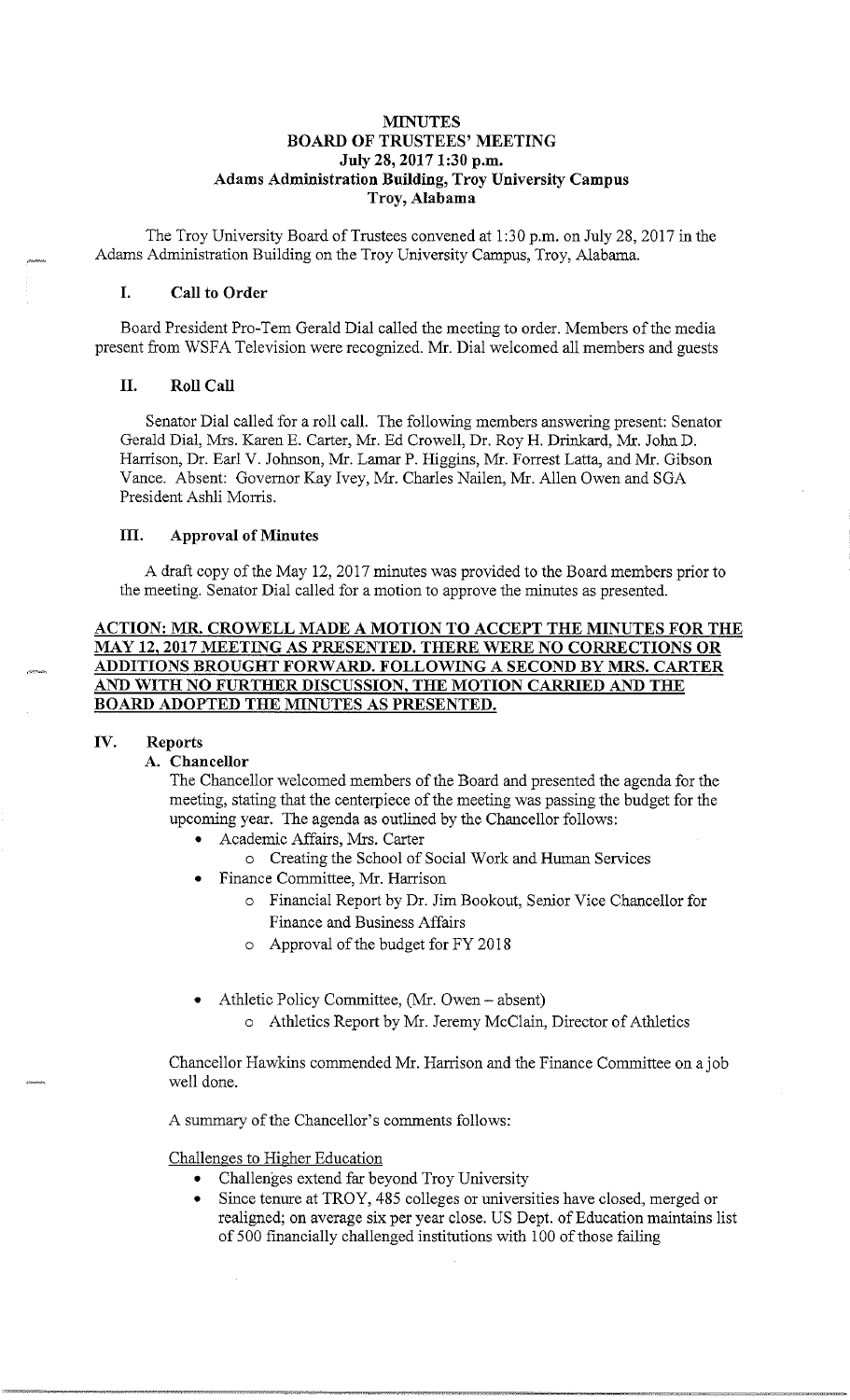- Impact of technology  $-10$  million online learners; shift in enrollment to online
- Declining state support
- Unbudgeted deferred maintenance -- \$16 million at TROY; \$1 billion in Alabama, \$51 billion in U.S.A.
- Competition  $-315$  universities doing business in Alabama
- Declining confidence in American higher education
- Immigration policy Washington, D.C. rhetoric driving foreign students to other countries; sensible policy needed, international enrollments down about 10 percent to near 2015 levels
- Textbook Initiative
	- Faculty representatives from all colleges developing "best practices"
	- Faculty transitioning from textbooks to OER
	- Projected savings of \$60,000 this year; goal of \$200,000 next year
- Points of Pride
	- Final stage of AACSB accreditation
		- o Site visit scheduled Fall 2018
		- o Expected completion of AY 2018-2019
		- o Main benefit is to be competitive with peers
	- \$519,000 NOAA Gulf shoreline grant
	- Concert Chorale to perform in Carnegie Hall May 2018
	- SE Journalism Conference Awards
		- o Best College TV Station
		- o Best Video News Program
	- TROY hosting National Junior Classical League
	- Mr. Higgins thanked for bringing the AME Church Conference to Troy University
	- TROY rated #3 Greek system in Alabama
		- o Record rush  $-1,522$  in 2016
		- o AOPi newest sorority
		- o ATO 'march to the sea' raised \$40,000 for wounded veterans and was  $#1$  chapter in the nation last year

## Study Abroad

- Institutional commitment to sending students abroad for study
	- o Costa Rica trip
	- o Pietrasanta, Italy trip
	- o Cost is a major obstacle for students; car tag scholarships to expand to \$1,000.

## Dates to remember

- Sept. 2: Football opens at Boise State
- Sept. 9: Home opener vs. Alabama State
- Sept. 23: Military Appreciation Day
- Sept. 29-Oct. 1: BOT football at LSU
- Oct. 27-29: Homecoming weekend
- Dec. 15: Fall Commencement/ BOT meeting o DeMarcus Ware, commencement speaker
- May 11, 2018: Spring Commencement in Troy

Chancellor Hawkins then introduced Tori Lee Averett, chair of the Department of Theatre and Dance, who made comments regarding the study abroad trip to Pietrasanta, Italy. Mrs. Averett thanked the Board and the Chancellor for their commitment to study abroad and providing access to international travel for students. She then introduced three students who attended the trip, each making brief comments. Those students were: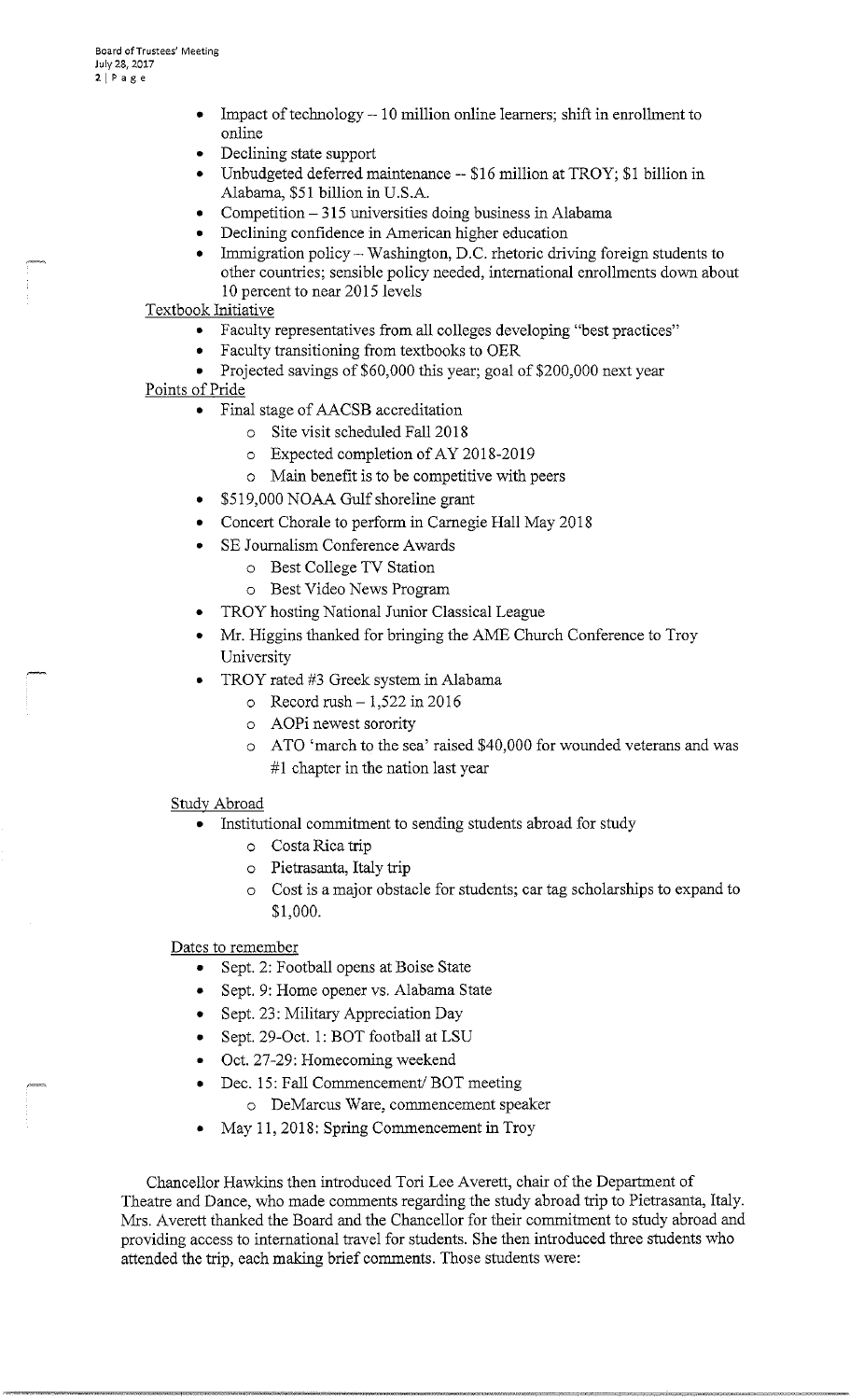- Patrick Jackson, of Troy, making his first trip outside the U.S.;
- Kenzie Haynes, a senior dance education major from Nashville, Tenn.; and
- Caitlyn Hicks, a junior hospitality, sport and tourism management major (performing arts minor) from Troy.

Senator Dial thanked Mrs. Averett and the students for their remarks, stating the presentation was a reminder that Board members were there to serve and support the students and faculty members.

Dr. Johnson sought clarification on the total number of students on the trip  $-13$ students.

Senator Dial informed the board the Legislature had passed legislation allowing for the sale of custom boat tags that would provide funding to both State Parks and the University.

# **B. Board Committee Reports**

#### **A. Academic Affairs, Honorable Karen Carter**

Senator Dial called on Mrs. Carter to present the Academic Affairs Committee report. Mrs. Carter said the committee met and worked on one piece of business for Board action.

Mrs. Carter commended Dr. Earl Ingram, Senior Vice Chancellor for Academic Affairs, and Dr. Denise Green, Dean of the College of Health and Human Services for success in the Social Work Program. TROY's program is ranked in the top 50 in the U.S. and as the best in Alabama; it is the only such program to be housed in a department rather than a school.

Resolution No. **1** 

## **ACTION: SENATOR DIAL ENTERTAINED A MOTION TO ADOPT RESOLUTION NO. 1. WITH NO FURTHER DISCUSSION, MR. HIGGINS MADE A MOTION TO ADOPT RESOLUTION NO. 1. A SECOND TO THE MOTION WAS MADE BY MR. CROWELL AND THE MOTION PASSED.**

Resolution No. **1 Creating the School of Social Work and Human Services** 

WHEREAS, Troy University's Social Work program began more than 50 years ago as a unit of the Department of Psychology and the Human Services program began as the result of federal grants; and

WHEREAS, today the Department of Human Services and Social Work is a unit of the College of Health and Human Services; and

WHEREAS, the Social Work program has distinguished itself by being ranked as the best program in Alabama and among the top 50 in the United States of America and is the only program ranked housed in a "Department" rather than in the more academically prestigious "School"; and

WHEREAS, the Masters of Social Work, a terminal degree in the field, was added to the course of study in August 2014; and

WHEREAS, offering a terminal degree has been the traditional factor in deciding to convey School status on a Department;

THEREFORE, be it resolved, that the Department of Human Services and Social Work at Troy University will be re-designated the School of Social Work and Human Services.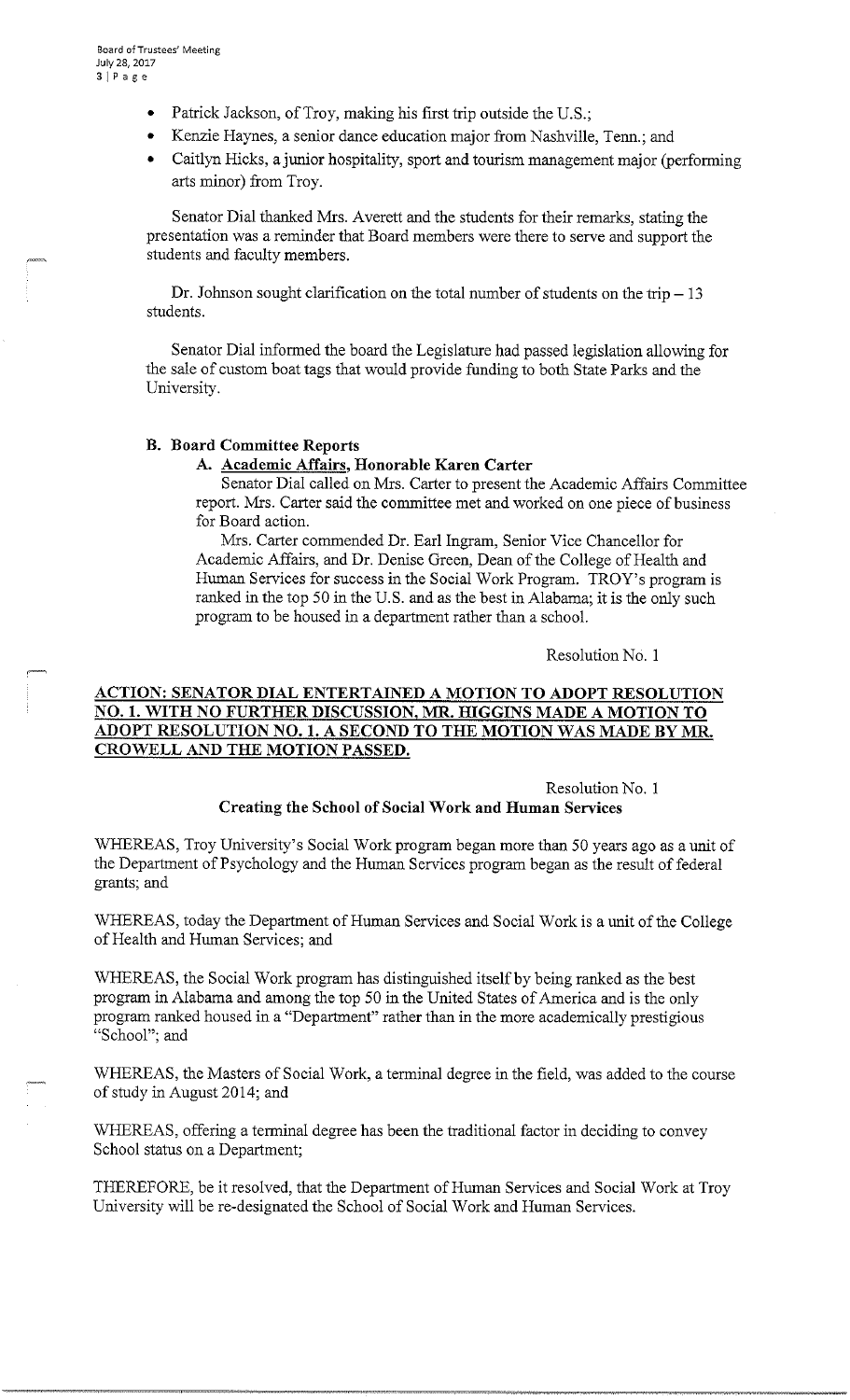# **B. Finance Committee, Honorable John Harrison**

Senator Dial called on Mr. Harrison to present the Finance Committee report. Mr. Harrison stated the Committee had met on July 13 in Montgomery with Drs. Bookout, Dew, Tatum, Chancellor Hawkins, Mr. Vance, Mr. Drinkard, Mr. Nailen and himself to discuss and carry forward discussions from the last quarterly meeting relative to establishment of tuition rate.

Mr. Harrison called on Dr. Bookout to provide a financial report on the institution and present the proposed budget.

Dr. Bookout stated his presentation would cover:

- 1. 2017 Progress to Date
- 2. 2018 Revenue Considerations
- 3. 2018 Proposed Operating Budget
- 4. Funds Held for Investment
- 5. Facilities Update
- 6. Budget Resolution

### 2017 Progress to Date

- Revenue exceeds expenses
- \$10 million higher in revenue than last FY
- Unrestrictive revenues (as of June 30) \$183,335,391
- Umestricted expenses (as of June 30) \$172,798,413

2018 Revenue Considerations

- Emollment Full time up 1.55 percent over last year; part time down 4.13 percent; sununer emollment up .41 percent
- Credit Hour Production- 2018 projections total 391,175 hours; actual to date are 381,731
- History of Undergraduate Tuition Rate Changes compares Alabama universities
- Undergraduate tuition rates TROY remains the seventh of 13 state universities in terms of tuition rates, which range from \$449 per credit hour to \$254 per credit hour.
- Graduate tuition rates TROY is number six of 13 state universities in terms of tuition rates, which range from \$599 per credit hour to \$326 per credit hour
- Cost of attendance TROY is number seven of 13 state universities in terms of cost of attendance, ranging from \$10,340 per semester to \$6,435. TROY's cost of attendance is \$7,546 per semester
- State appropriations state appropriates account for just 21 percent of the total projected budget for FY 2018; TROY has smallest amount of state support of any public university; second highest tuition and fee revenue generated per dollar of state funds; FTE funding remains at or near the bottom of public universities in Alabama

## Proposed 2018 Operating Budget

----·•e-·-

- The total proposed revenue budget for FY '18 is \$232,807,500, a 4 percent increase over FY 2017. FY '18 revenue budget includes no transfer of reserve funds.
- Most of the increase in revenue comes from an increase in tuition  $-$  about \$8 million, and increased credit hour production - about \$1.3 million.

A discussion followed relative to scholarship projections. Dr. Bookout introduced Dr. John Dew, Senior Vice Chancellor for Student Services, who heads a scholarship study committee.

Dr. Dew explained changes in the Chancellor's Scholarship and Millennium Scholarship that will cap both scholarships at a specific dollar figure. The move will help address a shortfall in scholarship money, making more available to in-state students and increasing the competitiveness of the scholarships.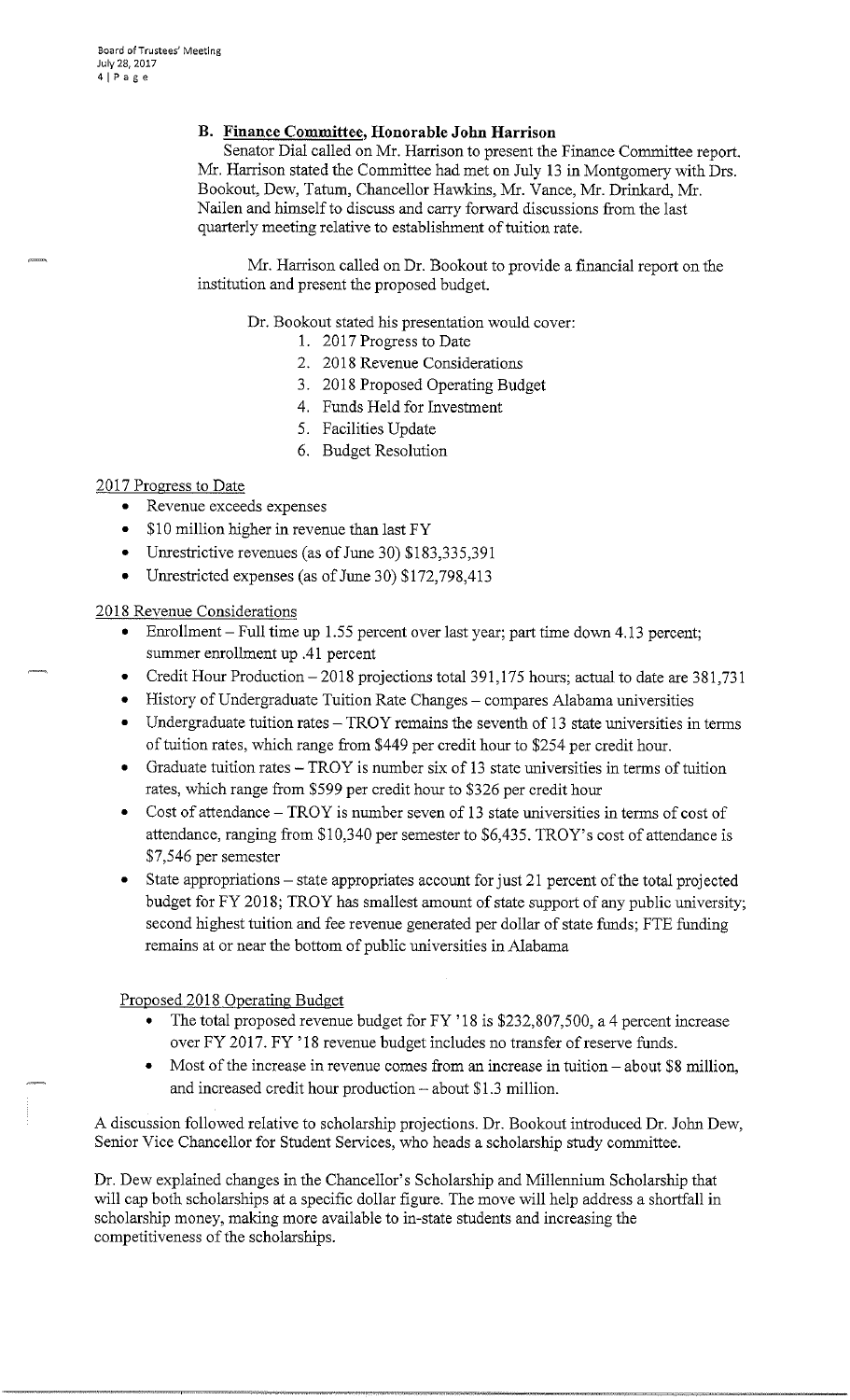~

A general discussion followed regarding details of the savings plan and targets to increasing scholarships by 2020.

Proposed Expense Budget

• Total expense budget is \$232,807,500; \$9 million increase in total budget is allocated as 1 percent salary and benefits; 2 percent expense umbrella; 18 percent in scholarships and a decrease of 1 percent in auxiliary services.

Funds Held for Investment

• Investments are in good hands. The Foundation is investing per policy of the portfolio's total market value at \$64.6 million and a one-year return of 11.81 percent.

## Facilities Update

- Elm Street parking lot take out pool and add parking spaces
- McKinley improvements two lanes expanding to three in areas and back to two lanes (turning lane)
- Sodexo paying \$2.5 million to expand food court in Trojan Center.
- University Wellness and Recreation Center bid was scheduled to go out in July but are delayed.
- Parking lot bids came in under budget.
- North Stadium project under way.

After a brief general discussion and comments from Mr. Harrison, Resolution No. 2 was read and the following action taken.

# Resolution No. 2 **ACTION: MR. HARRISON MOVED FOR THE ADOPTION OF RESOLUTION NO. 2; SECONDED BY DR. JOHNSON. THERE WAS NO DISCUSSION AND**  THE RESOLUTION WAS ADOPTED UNANIMOUSLY.

### **Resolution No. 2 Approving the Fiscal Year 2018 Budget**

**WHEREAS,** the administration of Troy University has developed and recommended **the Troy University budget** for FY 2017-2018 and

**WHEREAS,** as the Chancellor has reviewed the revenues and expenditures within the proposed budget and has determined that the proposed budget is fiscally sound; and

**WHEREAS,** the Board members were briefed on various new revenues during the Board meeting in May 2017; and

**THEREFORE, BE IT RESOLVED** by the Board of Trustees on the 28<sup>th</sup> day of July 2017 that the budget for 2017-2018 fiscal year is approved with the understanding that the Chancellor is authorized to make such changes from time to time as, in his judgment, may be necessary, and that the Board of Trustees will be notified when substantial changes are made or there is a significant deviation from the approved budget that results in an increase of ten percent (10%) or higher; and

**BE IT FURTHER RESOLVED** that the Board of Trustees, due to continued volatility in enrollment trends and certain budgeted cost considerations, authorizes the flexibility for the Chancellor to adjust compensation to faculty, staff and classified employees of the university should it be determined funds will be available for the forthcoming year; such determination shall be concluded at a later date.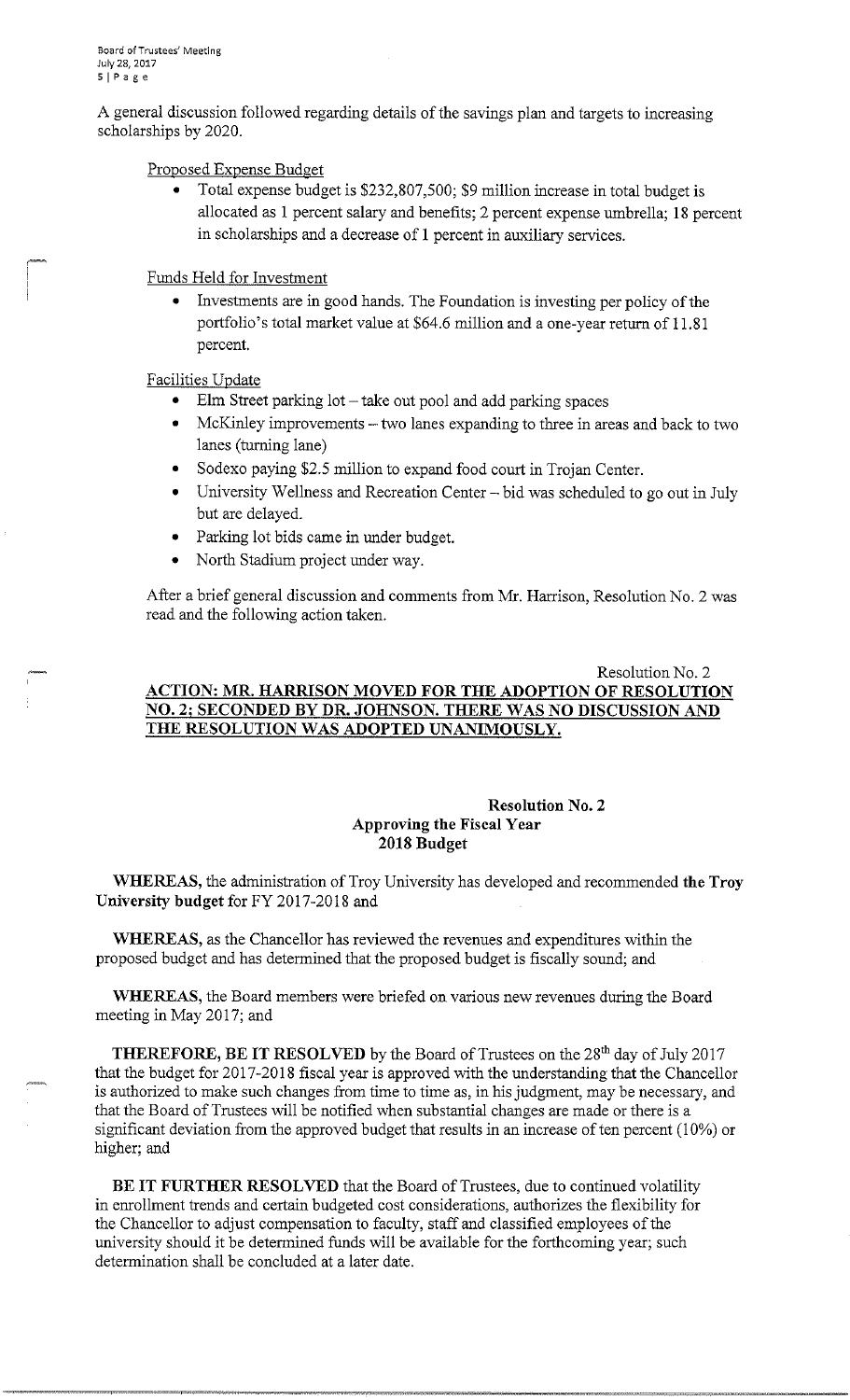Sen. Dial offered general connnents regarding the beauty of the campus and connnending University leadership for its work in keeping the University beautiful and growing. Chancellor Hawkins connnented that Dr. Doug Hawkins would have been most pleased with the addition of parking on campus.

# **C. Athletic Policy Committee, Honorable Allen Owen**

Sen. Dial stated that due to unforeseen circumstances, Mr. Owen was not able to attend the meeting. He then called on Mr. Jeremy McClain to present the Athletics report.

Mr. McClain stated his presentation would cover the following points:

- Year in Review (provided in separate publication)
- Strategic Plan
- North End Zone Update
- Football Preview

## Year in Review

• Publications present Trojan Athletics in graphical format for donors and other members

Strategic Plan

- Eight focus areas
	- o Academic excellence
		- APR success
		- Overall GPA 3.0
		- 80 percent graduation rate
	- o Athletic excellence
		- Men's Golf- NCAA appearance
		- Women's Golf-NCAA appearance
		- Men's Basketball NCAA appearance
		- Women's Basketball- NCAA appearance
		- Football DG Bowl champions
		- Bubas Cup
	- Student-Athlete welfare
		- Cost-of-Attendance Program provides \$3,000 per year above full scholarship
		- Senior Exit Interviews goal is 50 percent to interview as they leave our campus to talk about their experience; allows us to make changes
			- Dr. Johnson asked for examples of exit interviews; a general discussion ensued.
		- Nutritional needs Strength and conditioning and nutrition are two key areas; nutrition needs improvement
		- Athletes report "outstanding" experience
	- o Compliance/Diversity/Gender Equity
		- Improvements staffing changes promote new blood; looking at every area and better documentation
		- Interview and hiring procedures following University procedures and making sure pool is diverse
	- o Stewardship
		- Approach is zero-based budget; what are needs
		- Sandy Atkins connnended for work with coaching staff
		- Guarantee game revenue increase coming in upcoming games
		- LSU right at \$1 million and moving above the million mark
	- o Revenue Generation

--·-,,~·---· \_., \_\_. ---·- =~=="'."~

Annual fund growth – goal is 10 percent, grown 30 percent